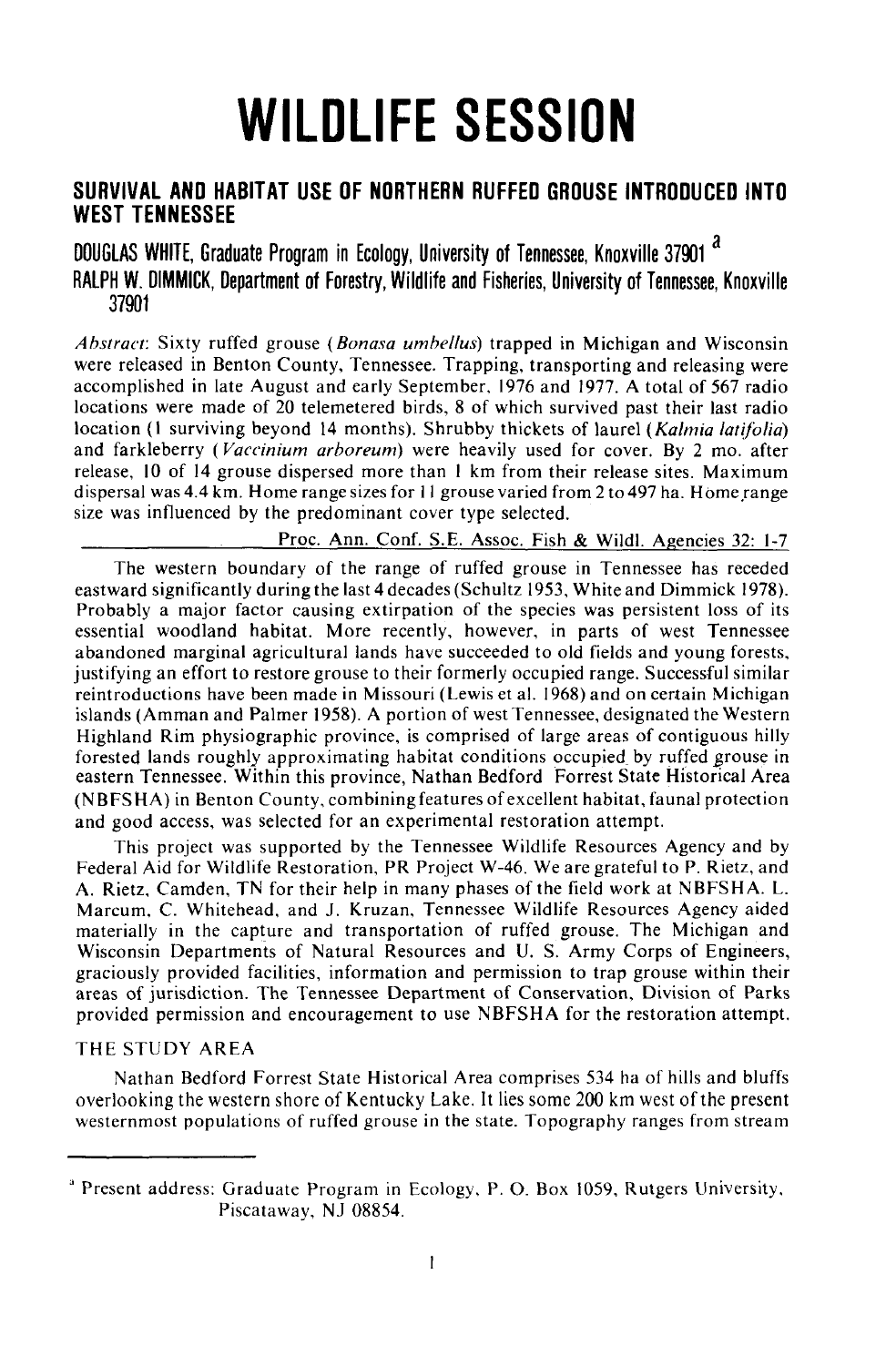terraces and undulating land to highly dissected, steep faced hills with reliefs of 30 to 90 m. Soils in the hilly sections are cherty, very acidic, leached, and excessively well drained (Odom et al. 1953). Colluvial and alluvial soils in the valleys and hollows are richer but limited in extent.

The vegetation is a mosiac of successional stages resulting from a history of repeated timber cutting and clearing of most level tracts for agriculture. The woodlands are primarily composed of oak and hickory with chestnut oak *(Quercus prinus)*, blackjack oak *(Q. marilandica),* post oak *(Q. stellata)* and shagbark hickory *(Carya ovata)* dominating the upland areas. Farkleberry, a I to 2 m shrub with stiff divergent branching, is a common understory plant on south facing slopes. Bands of mountain laurel thickets are found just below the ridgeline on some of the more open slopes. The flora in the low land areas is typically more diverse than that in the hilly sections. Pines (particularly *Pinus echinata* and *P. strobus)* and red cedar *(Juniperous virginiana)* are scattered throughout the area but rarely, if ever, appear to be dominant.

Five broad cover types were recognized on the study area, patterned after the successional stages used by Bump et al. (1947) but with more emphasis placed upon structural differences in the understory. The 5 cover types were: (I) *Shrubby thickets*dense patches of laurel and/or farkleberry; overstory trees low and sparse. (2) *Open understory* – mature woodlands with understories relatively open and clear of woody and herbaceous growth. (3) *Dense understory* – mature woodlands with understories densely populated with hardwood saplings and! or farkleberry. (4) *Fields* - abandoned fields in early stage of succession, including the band of relatively dense woody shrubs comprising the field edge. (5) *Viny or herbaceousthickets* - dense patches of climbing or trailing vines and herbaceous vegetation, usually in small woods openings or edges.

## METHODS

#### Handling grouse.

Ruffed grouse were captured with interception traps during late August and early September in Missauke County, Michigan and Vernon County, Wisconsin in 1976 and 1977, respectively. Capture boxes were constructed of welded wire with continuous capture funnel throats; interception leads utilized woven wire (see White 1978 for complete description). The grouse were primarily in late brood-rearing phase at this time; all but 2 birds were juveniles, and many multiple captures were achieved. The birds were held in wire cages cushioned inside with burlap, fed locally harvested natural foods for a few days, then transported to the release site by air or surface vehicle. A few grouse died from shock during various stages of trapping and handling, but most birds adapted well to the process, feeding readily upon the succulent fruits provided them.

#### Radio-tracking.

Twenty grouse were fitted with radio transmitters before release. Both solar powered (wt. 18.5 g) and battery powered (wt. 26.5 g) transmitters were used. A complete evaluation of transmitters was presented by White (1978). Radio-tracking was conducted continually from release through mid December, and sporadically thereafter. Daily midday radio locations (90% made between 0945 and 1715 hr CDT) were made by triangulation using a hand held receiver and antenna. Birds were flushed on about  $21\%$  of the locations to determine survival.

Three aspects of grouse mobility were evaluated. *Mean dispersal* was defined as the distance between the release point and a point representing the average of all subsequent locations. *Maximum dispersal* was the straightline distance between the release point and the single location farthest from that point. *Home range* was delineated by planimetric measurement of the area of a convex polygon formed by connecting the outermost radiolocations. While this method introduces certain biases related to the number of locations (Jennrich and Turner 1969), the errors caused by these biases were believed insignificant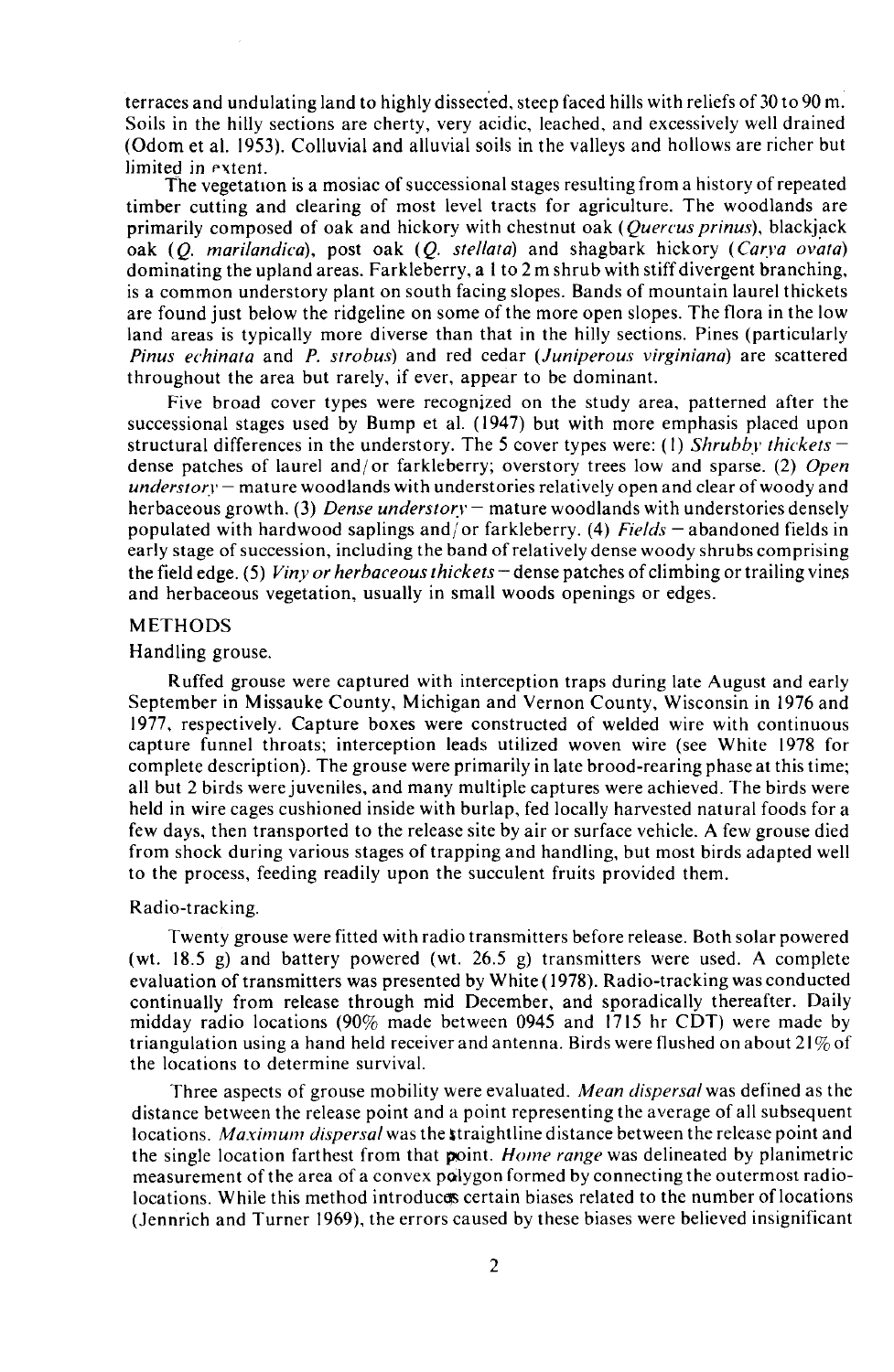for the interpretations presented here. A more detailed discussion of home range data was presented by White (1978),

# RESULTS AND DISCUSSION

#### Survival and Mortality

Sifty ruffed grouse trapped in Michigan (1976 – 33 birds) and Wisconsin (1977 – 27 birds) were released on the study area. To monitor survival times and causes of death, transmitters were placed on 9 birds in 1976 and II birds in 1977.

Survival of each telemetered cohort was roughly comparable to the 45% fall-tospring juvenile survival rate reported by Gullion and Marshall (1968) for established boreal grouse populations. However, the 2 estimates are not strictly comparable because our radiotracked birds were observed for time periods nearly always shorter than the 6 month interval used by Gullion and Marshall (1968) to calculate juvenile mortality.

Known survival times of 8 birds that were alive when last radio contacted were sufficient to suggest that the study area could support grouse at least during fall and winter. Six grouse survived for a period of at least 1 to 4 months, another lived for a minimum of6 months, and I bird was alive morethan 14 months before radio contact was lost. Maximum survival was not measured due to loss and/or failure of transmitters.<sup>a</sup>

The specific or approximate cause of death was determined for 10 birds carrying radios. Four deaths were induced by the experimental methods; 3 birds were taken by predators after their antennas became entangled in vegetation, and I bird died from shock soon after release. One of the birds whose antenna became entangled had survived in apparent good health for 5 months. Six other birds were killed by predators in circumstances where experimental methods were not directly implicated as a contributing factor to their demise. Three of these deaths occurred within 14 days following release, and 3 others within 3 to 8 weeks. For 2 birds, radio contact was lost within 24 hours after release.

*Cover selection* - Fourteen grouse were located often enough (10-85 daily locations) to delineate cover use patterns (Table I). Eight of these birds used *shruhhy thickets* as centers of activity, with 40 to 80% of all observations for each bird occurring in this cover

|                           | Year of Release   |               |                   |
|---------------------------|-------------------|---------------|-------------------|
|                           | <u> 1976.</u>     | <u> 1977 </u> | <b>Total</b>      |
| Cover Type                | <i>No.</i> $(\%)$ | No. (%)       | <i>No.</i> $(\%)$ |
| <b>Shrubby Thickets</b>   | 54 (32)           | 182 (46)      | 236 (42)          |
| Dense Understory          | 47 (28)           | 100(25)       | 147(26)           |
| Viny, Herbaceous Thickets | 31 (19)           | 50 (13)       | 81(14)            |
| Open Understory           | 25(15)            | 27(7)         | 52(9)             |
| Fields                    | 10(6)             | 41 (10)       | 51 (9)            |
| Total                     | 167 (100)         | 400 (100)     | 567 (100)         |

Table I. Cover type utilization by 14 introduced ruffed grouse on NBFSHA, Benton County, Tennessee, based on number and percentage of radio locations in 5 cover types.

"Addendum: On 17-18 April 1979, 2 mature grouse were flushed on the study area. It could not be determined if these birds were survivors of the initial releases, or offspring from those birds.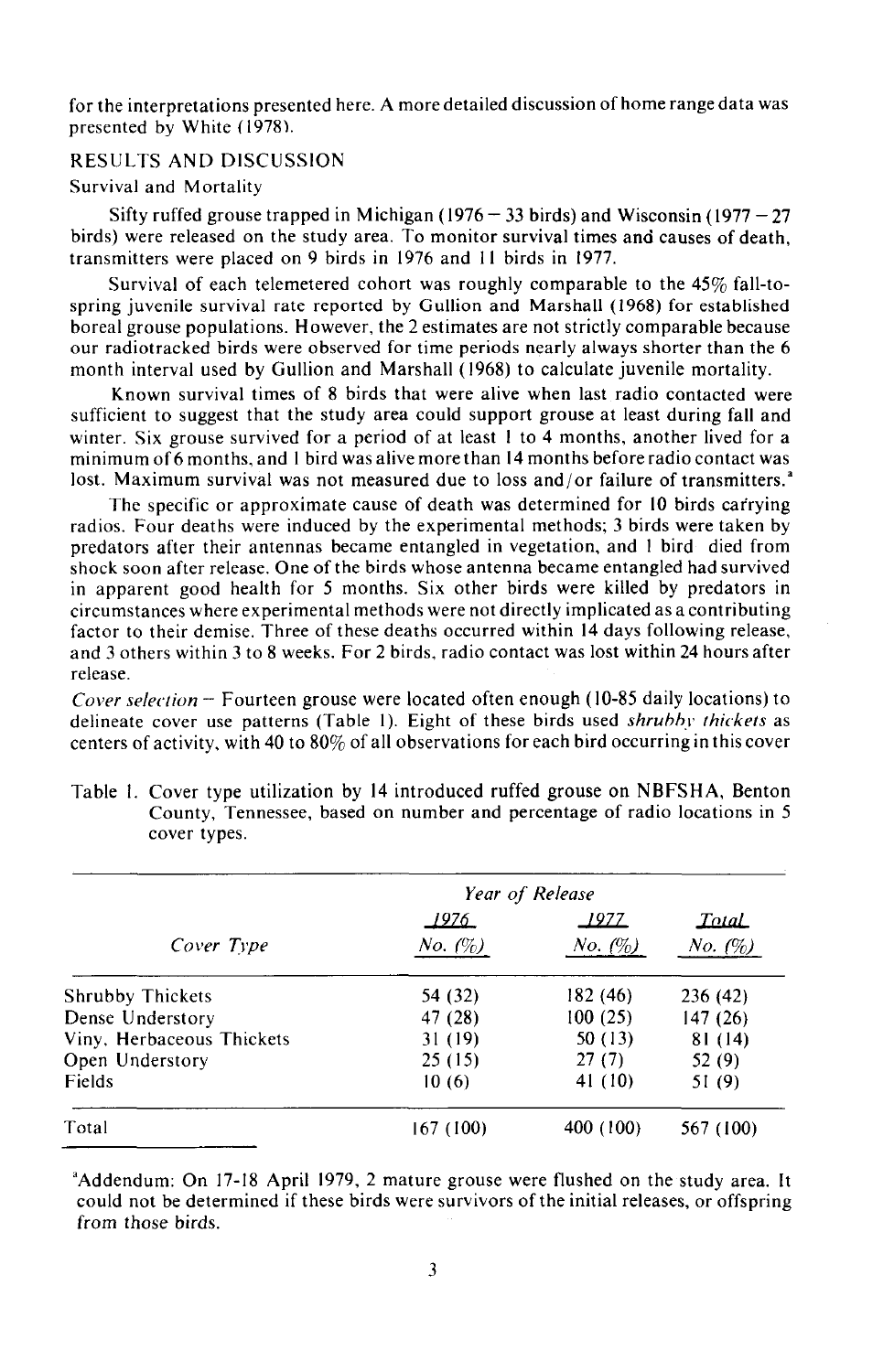

Fig. I. Numbers of grouse locations recorded in 0.6 ha rectangles during 2 autumns and their relationship to important habitat features (N = 567). A = 1 location, B = 2 locations, etc.

type. Two species of plants were particularly important to grouse in this cover: (I) mountain laurel, occupying dry upper slopes, and (2) farkleberry, either alone or with mountain laurel or hardwood saplings (Fig. I). Grouse occupying these thickets spent most of their remaining time in woodlands immediately adjacent to the thickets.

Laurel provided particularly dense protective cover for the grouse. Leaves and buds of laurel, a major food of grouse in east Tennessee (Stafford and Dimmick 1979), were likely used as food for birds associated with these thickets. Farkleberry fruits, though edible by grouse (Short and Epps 1976), were not abundant or persistent. However, the stiff, branching growth form of the bushes provided an important structural component of the habitat, serving primarily as protective cover.

Four birds utilized *dense understories* as their primary cover type (35-40% of locations). Two of these birds occupied *shruhhy thickets* initially, then dispersed to areas where that cover type was lacking. The other 2 birds apparently did not encounter *shruhhy thickets* initially or in subsequent dispersal.

Two birds occupied *viny or herhaceous thickets* during early fall. One of these was killed in September, and the other departed from this cover type when frost and leaf fall sharply reduced cover density.

The native habitats of ruffed grouse from Michigan and Wisconsin differed markedly. Michigan grouse were captured in alder thickets *(Alnus rugosa),* and woodlands of aspen *(Populus spp.)* and paper birch *(Betula papyrifera)* with dense ground layers of bracken ferns ( *Pteridium aguilinum).* By contrast, the "driftless area" of southwestern Wisconsin more closely resembled eastern Tennessee with its hardwood forest of oaks *(Quercus spp.),* sugar maple *(Acer saccharum),* willow *(Salix spp.)* and elms *(Ulmus spp.).* Despite the dissimilarities, however, selection of cover types in their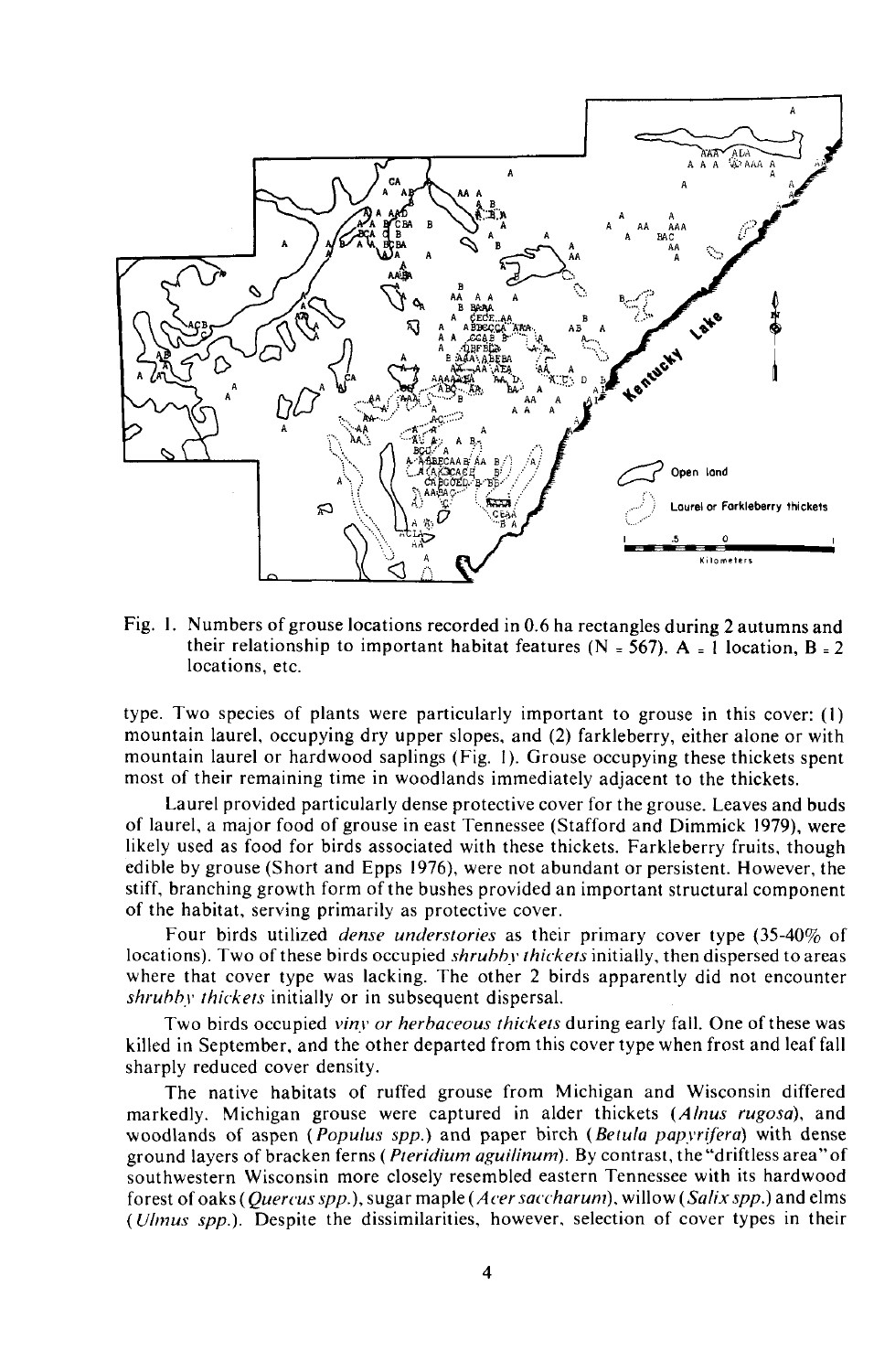introduced range was quite similar for the 2 groups of birds (Table I). Thus it appears that the shrubby thickets and dense understories in Tennessee woodlands, though comprised of different species, sufficiently resemble the alder, willow and prickly ash *(Zanthoxylum americanum*) thickets of their native ranges to provide acceptable cover.

*Topographic features* - Topography in the study area is highly dissected; slopes of all aspects are approximately equally distributed, and presumably equally available for utilization by grouse. Despite this wide variety ofslopes and associated vegetation types, 27% of all grouse locations were on the upper half of southwesterly facing slopes steeper than 30%. These features combined with cherty soils to produce xeric sites populated with stunted, sparse trees and relatively dense understories of laurel and farkleberry. The attraction of these areas to grouse was probably their vegetative rather than topographic characteristic.

#### Patterns of dispersal

During the first 2 weeks after release, 3 of 14 grouse dispersed more than I km from their release sites, each displaying initial movements greater than the maximum dispersal for any of the remaining II birds. After I month, 5 of 12 surviving birds had travelled more than 1 km from release, and at the end of 2 months all birds had reached their maximum dispersal. The greatest distance travelled from release was 4.4 km, and the shortest movement was less than 0.6 km (Table 2). Despite their tendency to disperse rather widely from release points, the birds were not difficult to follow when their radios functioned properly. Comparative performances of the various transmitters was

| <b>Bird</b>        | <b>Sex</b>       | No.<br>loc. | Survival<br>(days) | Cover $type^a$ | Home Range<br>(ha) | Mean<br>$dispersal(m)$ dispersal $(m)$ | Maximum |
|--------------------|------------------|-------------|--------------------|----------------|--------------------|----------------------------------------|---------|
| $T-1977$           | м                | 82          | 133                | $A-1$          | 497                | 1030                                   | 2860    |
| $K-1977$           | M                | 46          | 55                 | B              | 230                | 470                                    | 1340    |
| M-1977             | M                | 85          | 102                | A-l            | 143                | 800                                    | 1700    |
| $C-1976$           | _ხ               | 43          | 111                | В              | 123                | 2760                                   | 4390    |
| P-1977             | M                | 51          | 56                 | B              | 122                | 1080                                   | 2180    |
| S-1977             | F                | 23          | 29                 | B              | 88                 | 900                                    | 1700    |
| $1 - 1976^{\circ}$ | M                | 24          | 437                | $A-2$          | 72                 | 810                                    | 1150    |
| B-1976             | F                | 36          | 79                 | C              | 68                 | 800                                    | 1320    |
| $E-1976$           | $\overline{a}$   | 32          | 172                | $A-2$          | 59                 | 730                                    | 1250    |
| $L-1977$           | $-$ <sup>b</sup> | 74          | 88                 | $A-2$          | 56                 | 170                                    | 580     |
| J-1977             | F                | 21          | 23                 | C              | $\overline{2}$     | 700                                    | 800     |
| Mean               |                  |             |                    |                | 133                | 932                                    | 1735    |

Table 2. Home ranges and dispersal characteristics of II ruffed grouse, each with more than 20 daily radio-locations.

a - cover types:

 $A = Shrubby$  thickets

- 1 <sup>=</sup> farkleberry
- $2 =$  laurel
- $B =$  Dense understory
- $C =$  Viny, herbaceous thickets

b - sex undetermined

c - bird located during 2 autumns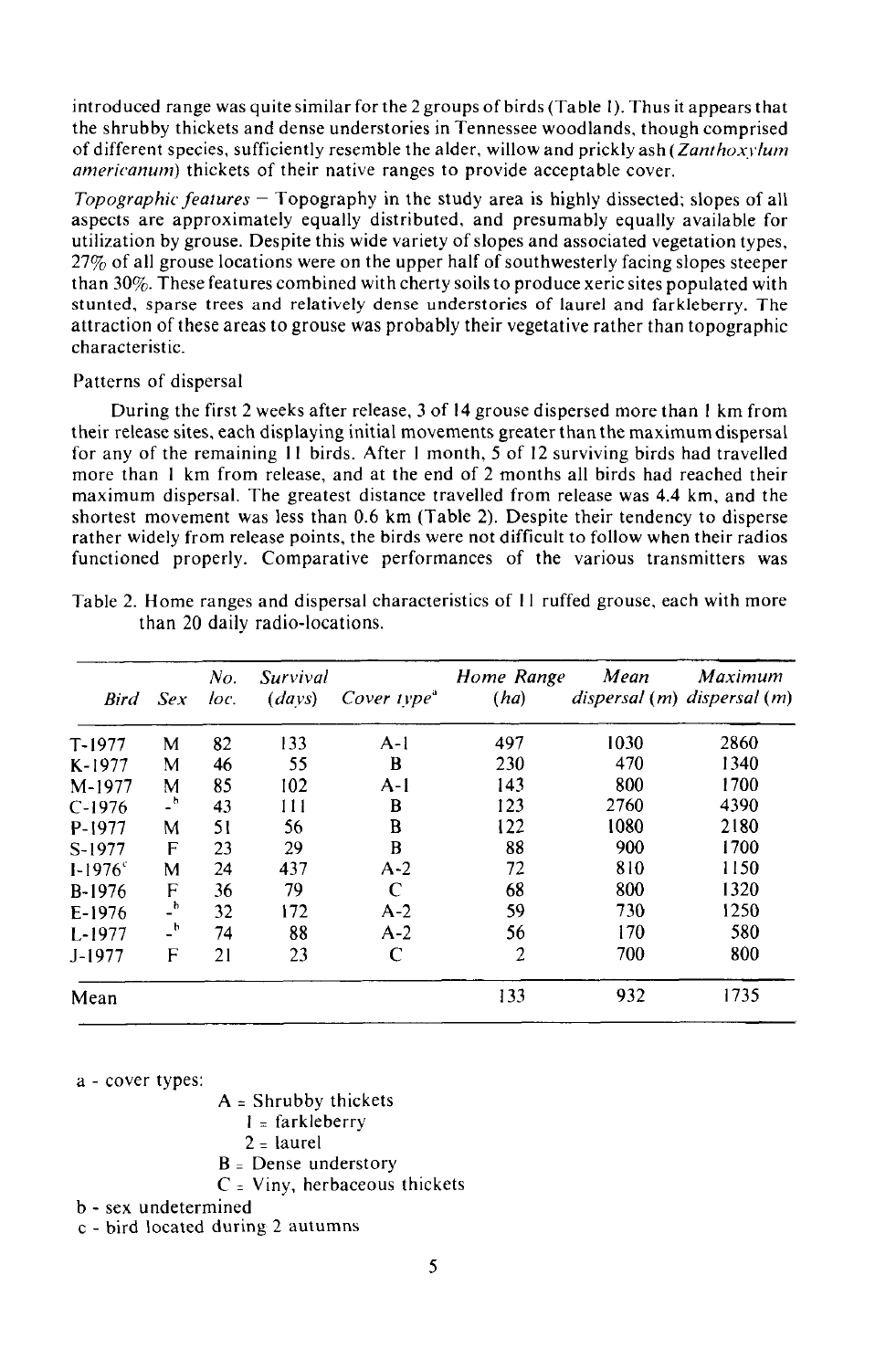dis, assed in detail by White (1978). Briefly, however, all birds fitted with battery powered transmitters in 1977 provided data until their death or loss of transmitter. Transmitters used in 1976 were less effective, though I solar transmitter provided intermittent data for 14 months.

Once grouse were established on home ranges they continued to be highly mobile. The birds exhibited a mean daily change in location of 250 m. More than  $12\%$  of 426 daily changes in location were greater than 500 m. Juvenile grouse typically display exaggerated movements during their first autumn; these have been attributed to break-up of the brood and dispersal from the brood range (Godfrey and Marshall 1969). It may be that this apparent high degree of mobility may be a function of the grouse' state of maturation as well as an effort to locate suitable living space in their new habitat. We detected, however, no sex related differences in dispersal or mobility patterns, though such has been reported elsewhere (Rusch and Keith 1971, Chambers and Sharp 1958).

#### Home Ranges

Home range areas were estimated for II grouse which were located 21 to 85 different days (Table 2). These birds survived a minimum of I month to more than 14 months.

The home range area was a highly variable characteristic of individual birds ranging from 2 to 497 ha (Table 2). This variability was influenced by the predominant cover type used by each bird (Table 2), and by inherent differences in dispersal and daily movement patterns. Since home range was being measured during an exploratory phase, time and distance necessary to locate suitable habitat would obviously influence the range measured in this study. Birds which found it necessary to continue to search for acceptable living space for long periods of time likely would appear to have large home ranges. Thus, home range areas expressed for these introduced birds are more correctly considered indicators of the extent to which each bird "explored" its new home rather than an expression of its habitat utilization.

Despite these complicating factors of dispersal patterns, marked relationships existed between cover use and home range area (Table 2). Birds using farkleberry thickets and mature woodlands with dense understory generally exhibited the largest home ranges; the 3 birds using laurel thickets consistently used much smaller areas. Grouse occupying herbaceous or viny thickets had much the smallest home ranges; I bird used only 2 ha, and another bird (B-1976, Table 2) used only 1.5 ha until it left the herbaceous thicket for another cover type.

# PROSPECTS FOR RESTORATION

The introduced ruffed grouse found several types of cover acceptable for survival during fall and winter. Considering the negative aspects of trauma associated with being trapped, transported and fitted with radio and antenna, and released into an alien environment at an early age, the grouse survived well in comparison with survival rates of juvenile birds reported elsewhere.

Over the 2 years offield work, no evidence was found to indicate that birds attempted to reproduce. Several days were spent each spring listening for drumming grouse; none was heard. Also, no broods were reported during summer by visitors or workers in the study area. Though survival was believed to be reasonably good, small numbers were released each year, and consequently few birds were present each spring on the study area. The marked tendency for birds to disperse may have separated breeders, rather than merely "shuffling" them as would occur in an established population occupying a wide range. Counteracting this propensity for dispersal, however, may be a concentrating effect of habitat preference. Grouse in eastern Tennessee selected upper slope areas for drumming sites (Taylor 1976). On our study area, these slopes often are vegetated with